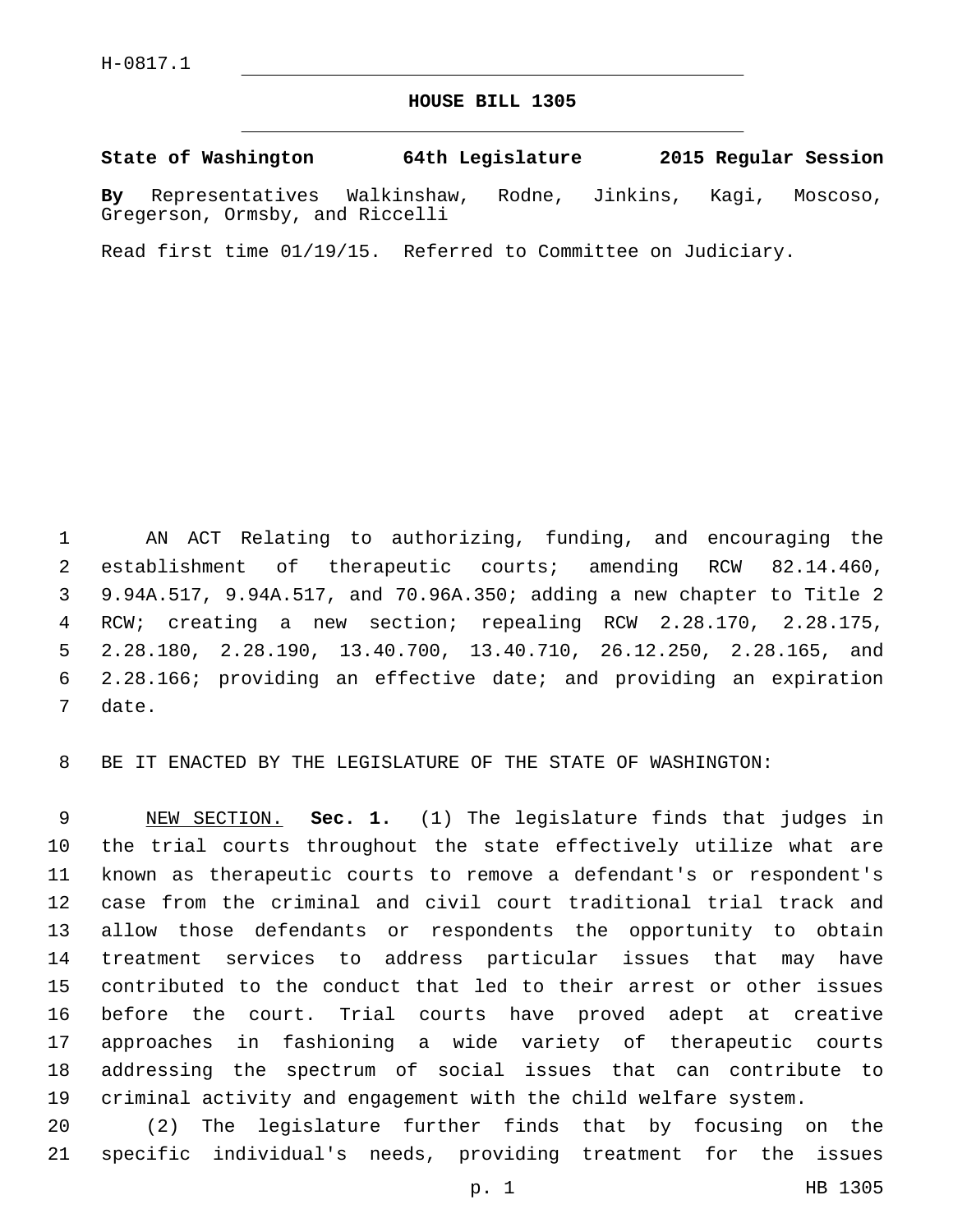presented, and ensuring rapid and appropriate accountability for program violations, therapeutic courts may decrease recidivism, improve the safety of the community, and improve the life of the program participant and the lives of the participant's family members by decreasing the severity and frequency of the specific behavior addressed by the therapeutic court.6

 (3) The legislature recognizes the inherent authority of the judiciary under Article IV, section 1 of the state Constitution to establish therapeutic courts, and the outstanding contribution to the state and local communities made by the establishment of therapeutic courts and desires to provide a general provision in statute acknowledging and encouraging the judiciary to provide for therapeutic court programs to address the particular needs within a 14 given judicial jurisdiction.

15 (4) Therapeutic court programs may include, but are not limited 16 to:

17 (a) Adult drug court;

18 (b) Juvenile drug court;

19 (c) Family dependency treatment court or family drug court;

20 (d) Mental health court, which may include participants with 21 developmental disabilities;

22 (e) DUI court;

23 (f) Veterans treatment court;

24 (g) Truancy court;

25 (h) Domestic violence court;

26 (i) Gambling court;

27 (j) Community court;

28 (k) Homeless court;

29 (l) Treatment, responsibility, and accountability on campus (Back 30 on TRAC) court.

31 NEW SECTION. **Sec. 2.** The definitions in this section apply 32 throughout this chapter unless the context clearly requires 33 otherwise.

 (1) "Emerging best practice" or "promising practice" means a program or practice that, based on statistical analyses or a well- established theory of change, shows potential for meeting the evidence- based or research-based criteria, which may include the use of a program that is evidence-based for outcomes other than those 39 listed in this section.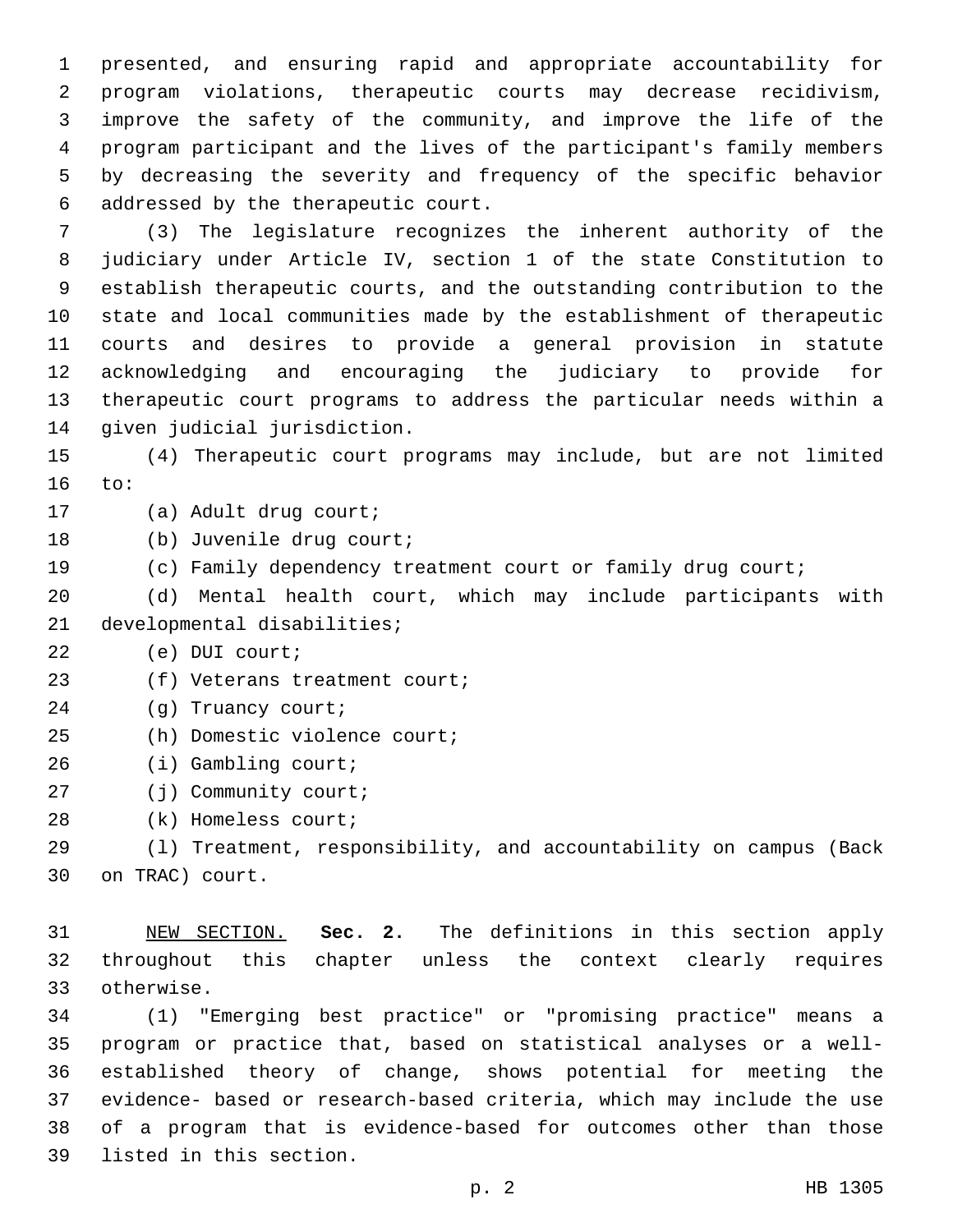(2) "Evidence-based" means a program or practice that: (a) Has been tested in heterogeneous or intended populations with multiple randomized, or statistically controlled evaluations, or both; or one large multiple site randomized, or statistically controlled evaluation, or both, where the weight of the evidence from a systemic review demonstrates sustained improvements in at least one outcome; or (b) may be implemented with a set of procedures to allow successful replication in Washington and, when possible, is 9 determined to be cost-beneficial.

 (3) "Government authority" means prosecutor or other representative initiating action leading to a proceeding in 12 therapeutic court.

 (4) "Participant" means an accused person, offender, or 14 respondent in the judicial proceeding.

 (5) "Research-based" means a program or practice that has been tested with a single randomized, or statistically controlled evaluation, or both, demonstrating sustained desirable outcomes; or where the weight of the evidence from a systemic review supports sustained outcomes as described in this subsection but does not meet 20 the full criteria for evidence-based.

 (6) "Specialty court" and "therapeutic court" both mean a court utilizing a program or programs structured to achieve both a reduction in recidivism and an increase in the likelihood of rehabilitation, or to reduce child abuse and neglect, out-of-home placements of children, termination of parental rights, and substance abuse and mental health symptoms among parents or guardians and their children through continuous and intense judicially supervised treatment and the appropriate use of services, sanctions, and 29 incentives.

 (7) "Therapeutic court personnel" means the staff of a therapeutic court including, but not limited to: Court and clerk personnel with therapeutic court duties, prosecuting attorneys, the attorney general or his or her representatives, defense counsel, monitoring personnel, and others acting within the scope of 35 therapeutic court duties.

 (8) "Trial court" means a superior court authorized under Title 2 RCW or a district or municipal court authorized under Title 3 or 35 38 RCW.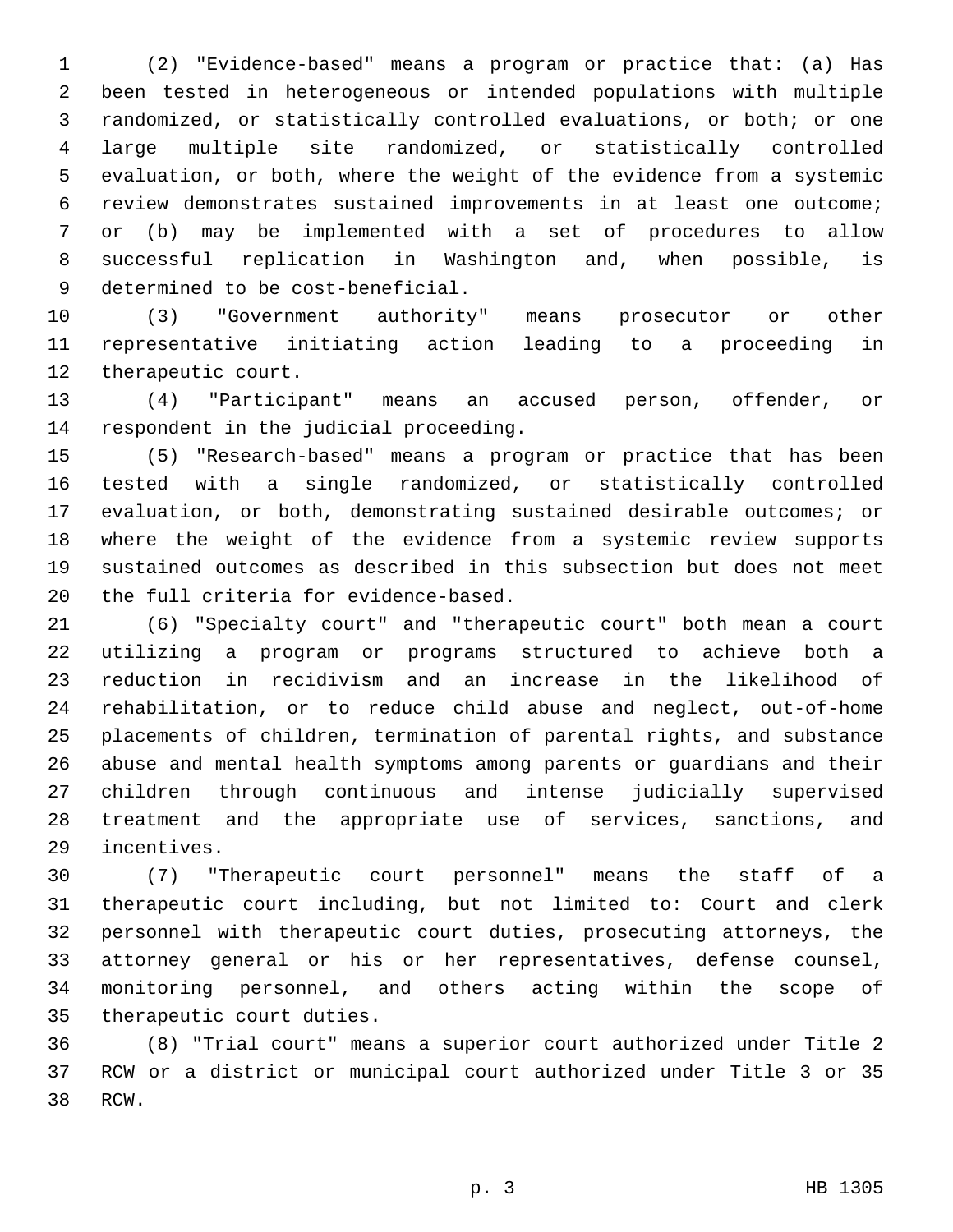NEW SECTION. **Sec. 3.** (1) Every trial and juvenile court in the state of Washington is authorized and encouraged to establish and operate therapeutic courts. Therapeutic courts, in conjunction with the government authority and subject matter experts specific to the focus of the therapeutic court, develop and process cases in ways that depart from traditional judicial processes to allow defendants or respondents the opportunity to obtain treatment services to address particular issues that may have contributed to the conduct that led to their arrest or involvement in the child welfare system in exchange for resolution of the case or charges. In criminal cases, the consent of the prosecutor is required.

 (2) While a therapeutic court judge retains the discretion to decline to accept a case into the therapeutic court, and while a therapeutic court retains discretion to establish processes and determine eligibility for admission to the therapeutic court process unique to their community and jurisdiction, the effectiveness and credibility of any therapeutic court will be enhanced when the court implements evidence-based practices, research-based practices, emerging best practices, or promising practices that have been identified and accepted at the state and national levels. Promising practices, emerging best practices, and/or research-based programs are authorized where determined by the court to be appropriate. As practices evolve, the trial court shall regularly assess the effectiveness of its program and the methods by which it implements 25 and adopts new best practices.

 (3) Except under special findings by the court, the following individuals are not eligible for participation in therapeutic courts:

 (a) Individuals who are currently charged or who have been previously convicted of a serious violent offense or sex offense as 30 defined in RCW 9.94A.030;

 (b) Individuals who are currently charged with an offense alleging intentional discharge, threat to discharge, or attempt to discharge a firearm in furtherance of the offense;

 (c) Individuals who are currently charged with or who have been previously convicted of vehicular homicide or an equivalent out-of-36 state offense; or

 (d) Individuals who are currently charged with or who have been previously convicted of: An offense alleging substantial bodily harm or great bodily harm as defined in RCW 9A.04.110, or death of another 40 person.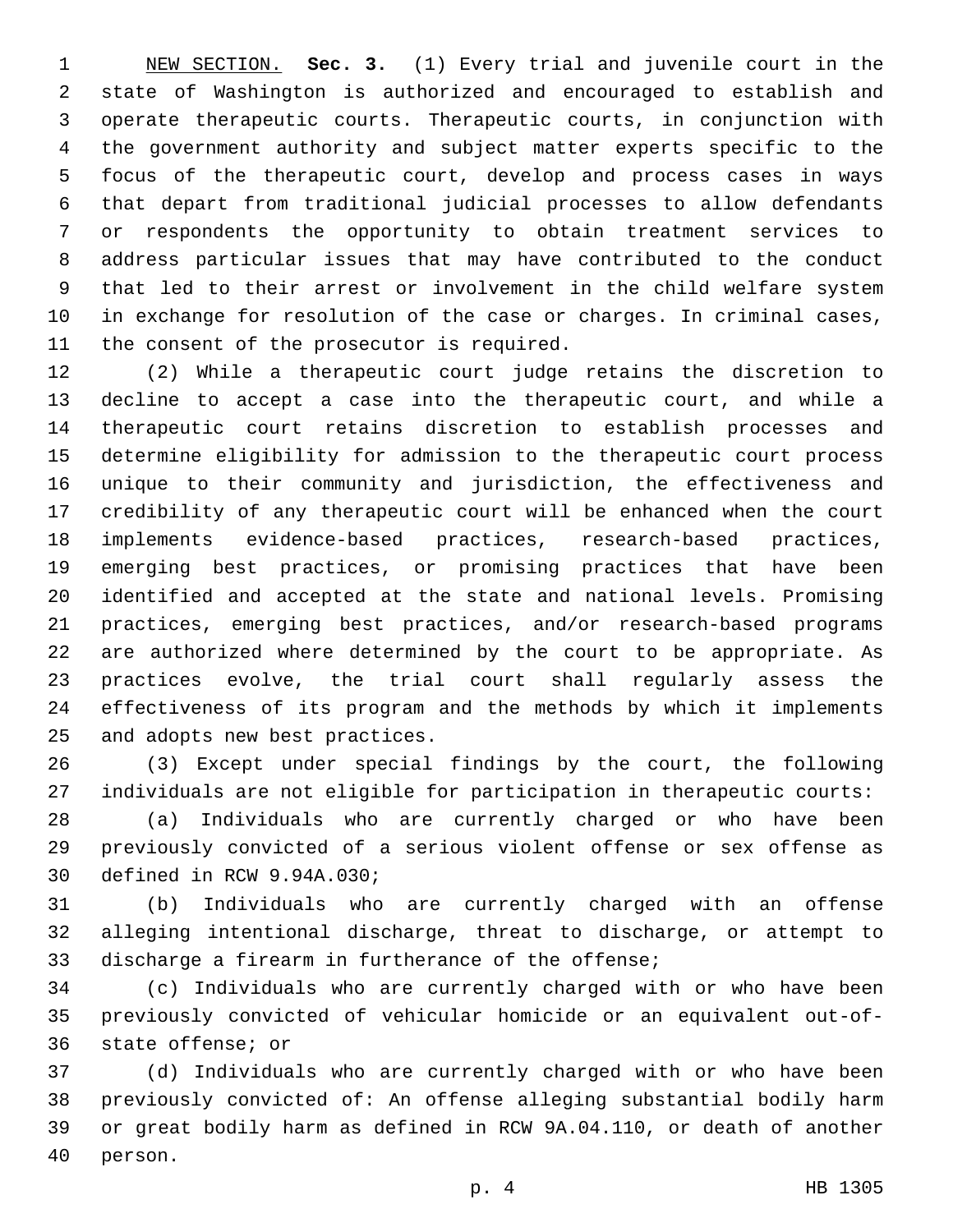(4) Any jurisdiction establishing a therapeutic court shall endeavor to incorporate the therapeutic court principles of best practices as recognized by state and national therapeutic court organizations in structuring a particular program, which may include: 5 (a) Determining the population; (b) Performing a clinical assessment;6 (c) Developing the treatment plan;7 (d) Monitoring the participant, including any appropriate 9 testing; (e) Forging agency, organization, and community partnerships; 11 (f) Taking a judicial leadership role; 12 (g) Developing case management strategies; (h) Addressing transportation, housing, and subsistence issues; 14 (i) Evaluating the program; 15 (j) Ensuring a sustainable program. (5) Upon a showing of indigence under RCW 10.101.010, fees may be 17 reduced or waived. (6) The department of social and health services shall furnish services to therapeutic courts addressing dependency matters where substance abuse or mental health are an issue unless the court contracts with providers outside of the department. (7) Any jurisdiction that has established more than one therapeutic court under this chapter may combine the functions of

24 these courts into a single therapeutic court.

 (8) Nothing in this section prohibits a district or municipal court from ordering treatment or other conditions of sentence or probation following a conviction, without the consent of either the 28 prosecutor or defendant.

 (9) No therapeutic or specialty court may be established specifically for the purpose of applying foreign law, including foreign criminal, civil, or religious law, that is otherwise not 32 required by treaty.

 (10) No therapeutic or specialty court established by court rule shall enforce a foreign law, if doing so would violate a right guaranteed by the Constitution of this state or of the United States.

 NEW SECTION. **Sec. 4.** Jurisdictions may seek federal funding available to support the operation of its therapeutic court and associated services and must match, on a dollar-for-dollar basis, state moneys allocated for therapeutic courts with local cash or in-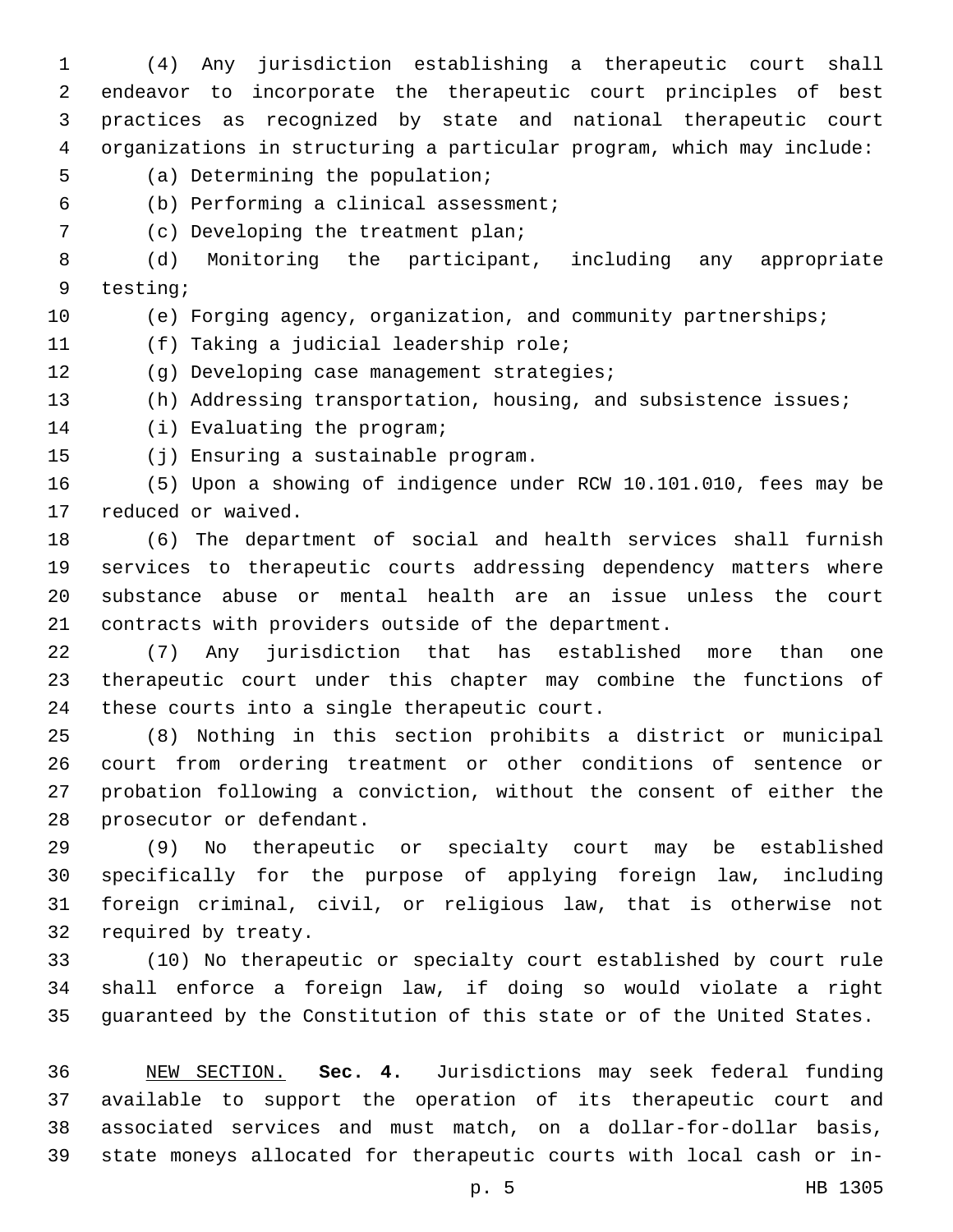kind resources. Moneys allocated by the state may be used to supplement, not supplant other federal, state, and local funds for therapeutic courts. However, until June 30, 2016, no match is required for state moneys expended for the administrative and overhead costs associated with the operation of a therapeutic court 6 authorized under this chapter.

 **Sec. 5.** RCW 82.14.460 and 2012 c 180 s 1 are each amended to 8 read as follows:

 (1)(a) A county legislative authority may authorize, fix, and impose a sales and use tax in accordance with the terms of this 11 chapter.

 (b) If a county with a population over eight hundred thousand has not imposed the tax authorized under this subsection by January 1, 2011, any city with a population over thirty thousand located in that county may authorize, fix, and impose the sales and use tax in accordance with the terms of this chapter. The county must provide a credit against its tax for the full amount of tax imposed under this subsection (1)(b) by any city located in that county if the county 19 imposes the tax after January 1, 2011.

 (2) The tax authorized in this section is in addition to any other taxes authorized by law and must be collected from those persons who are taxable by the state under chapters 82.08 and 82.12 RCW upon the occurrence of any taxable event within the county for a county's tax and within a city for a city's tax. The rate of tax equals one-tenth of one percent of the selling price in the case of a sales tax, or value of the article used, in the case of a use tax.

 (3) Moneys collected under this section must be used solely for the purpose of providing for the operation or delivery of chemical dependency or mental health treatment programs and services and for the operation or delivery of therapeutic court programs and services. For the purposes of this section, "programs and services" includes, but is not limited to, treatment services, case management, transportation, and housing that are a component of a coordinated chemical dependency or mental health treatment program or service. Every jurisdiction that authorizes the tax provided in this section shall, and every other jurisdiction may, establish and operate a therapeutic court component for dependency proceedings designed to be effective for the court's size, location, and resources.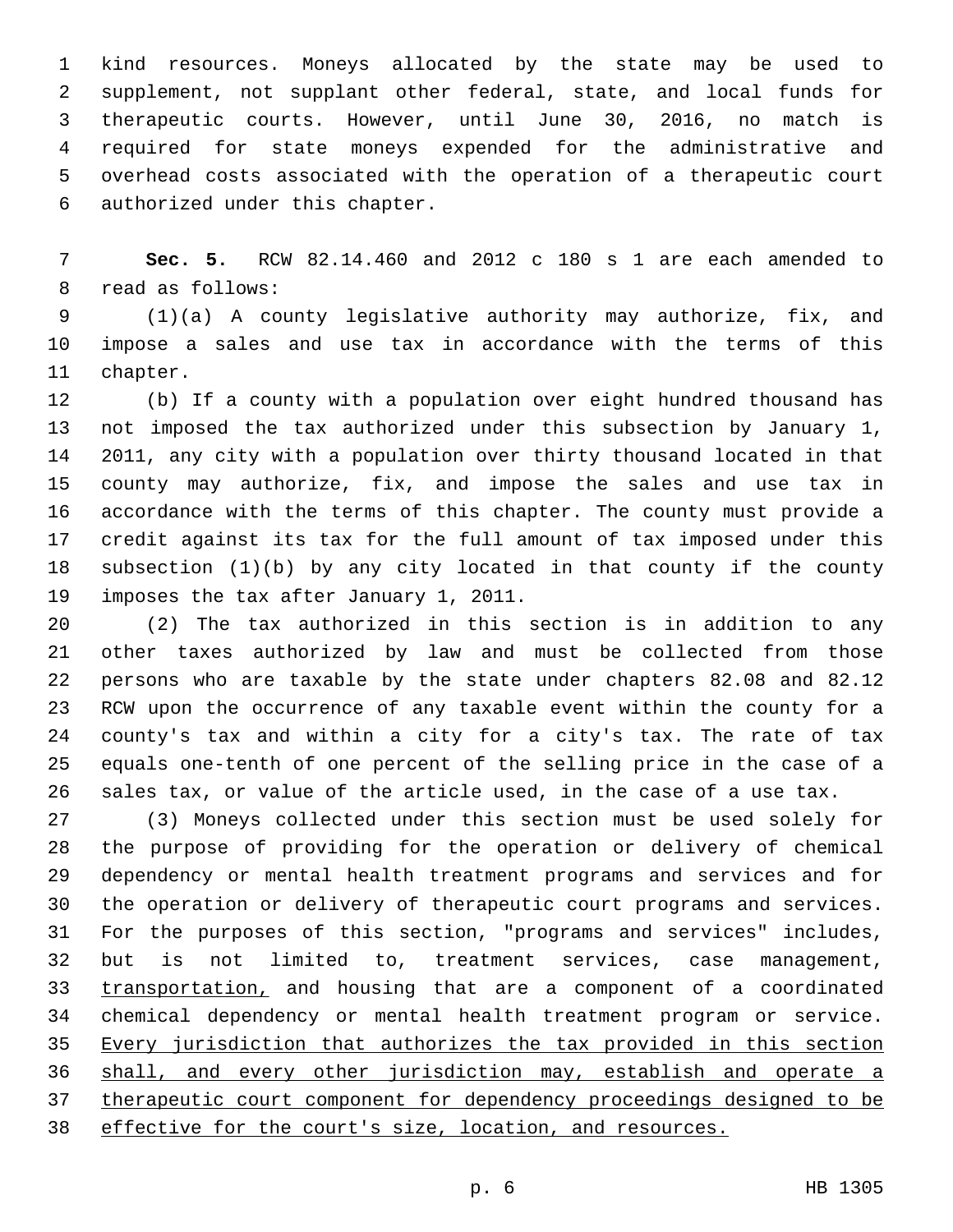(4) All moneys collected under this section must be used solely for the purpose of providing new or expanded programs and services as 3 provided in this section, except as follows:

 (a) For a county with a population larger than twenty-five thousand or a city with a population over thirty thousand, which initially imposed the tax authorized under this section prior to January 1, 2012, a portion of moneys collected under this section may be used to supplant existing funding for these purposes as follows: Up to fifty percent may be used to supplant existing funding in calendar years 2011-2012; up to forty percent may be used to supplant existing funding in calendar year 2013; up to thirty percent may be used to supplant existing funding in calendar year 2014; up to twenty percent may be used to supplant existing funding in calendar year 2015; and up to ten percent may be used to supplant existing funding 15 in calendar year 2016;

 (b) For a county with a population larger than twenty-five thousand or a city with a population over thirty thousand, which initially imposes the tax authorized under this section after December 31, 2011, a portion of moneys collected under this section may be used to supplant existing funding for these purposes as follows: Up to fifty percent may be used to supplant existing funding for up to the first three calendar years following adoption; and up to twenty-five percent may be used to supplant existing funding for 24 the fourth and fifth years after adoption;

 (c) For a county with a population of less than twenty-five thousand, a portion of moneys collected under this section may be used to supplant existing funding for these purposes as follows: Up to eighty percent may be used to supplant existing funding in calendar years 2011-2012; up to sixty percent may be used to supplant existing funding in calendar year 2013; up to forty percent may be used to supplant existing funding in calendar year 2014; up to twenty percent may be used to supplant existing funding in calendar year 2015; and up to ten percent may be used to supplant existing funding 34 in calendar year 2016; and

 (d) Notwithstanding (a) through (c) of this subsection, moneys collected under this section may be used to support the cost of the judicial officer and support staff of a therapeutic court.

 (5) Nothing in this section may be interpreted to prohibit the use of moneys collected under this section for the replacement of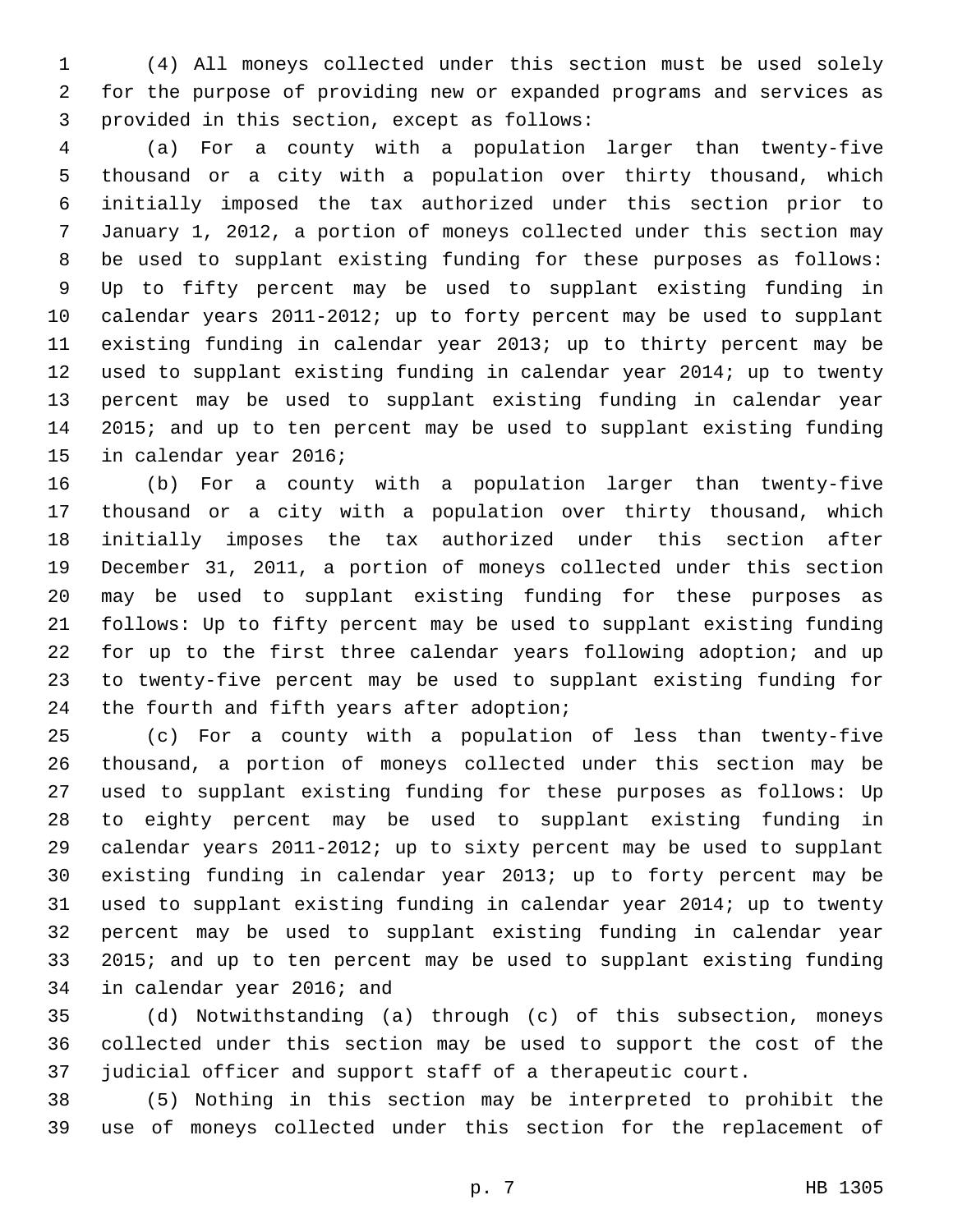1 lapsed federal funding previously provided for the operation or 2 delivery of services and programs as provided in this section.

 NEW SECTION. **Sec. 6.** Individual trial courts are authorized and encouraged to establish multijurisdictional partnerships and/or interlocal agreements under RCW 39.34.180 to enhance and expand the coverage area of the therapeutic court. Specifically, district and municipal courts may work cooperatively with each other and with the superior courts to identify and implement nontraditional case processing methods which can eliminate traditional barriers that decrease judicial efficiency.

11 NEW SECTION. **Sec. 7.** Any therapeutic court meeting the 12 definition of therapeutic court in section 2 of this act and existing 13 on the effective date of this section continues to be authorized.

14 **Sec. 8.** RCW 9.94A.517 and 2013 2nd sp.s. c 14 s 1 are each 15 amended to read as follows: 16 (1) 17 TABLE 3 18 **DRUG OFFENSE SENTENCING GRID** 19 20 21 22 **Seriousness Offender Level Score 0 to 2 Offender Score 3 to 5 Offender Score 6 to 9 or more** 23 24 **III** 51 to 68 months  $68 +$  to  $100$ months  $100 +$  to 120 months 25 26 **II**  $12 +$  to 20 months  $20 +$  to 60 months  $60 +$  to 120 months 27 28 **I** 0 to 6 months  $6 +$  to 12 months  $12 +$  to 24 months

29 References to months represent the standard sentence ranges. 12 +equals one year and one day.

31 (2) The court may utilize any other sanctions or alternatives as 32 authorized by law, including but not limited to the special drug 33 offender sentencing alternative under RCW 9.94A.660 or drug court 34 under ((RCW 2.28.170)) chapter 2.--- RCW (the new chapter created in 35 section 12 of this act).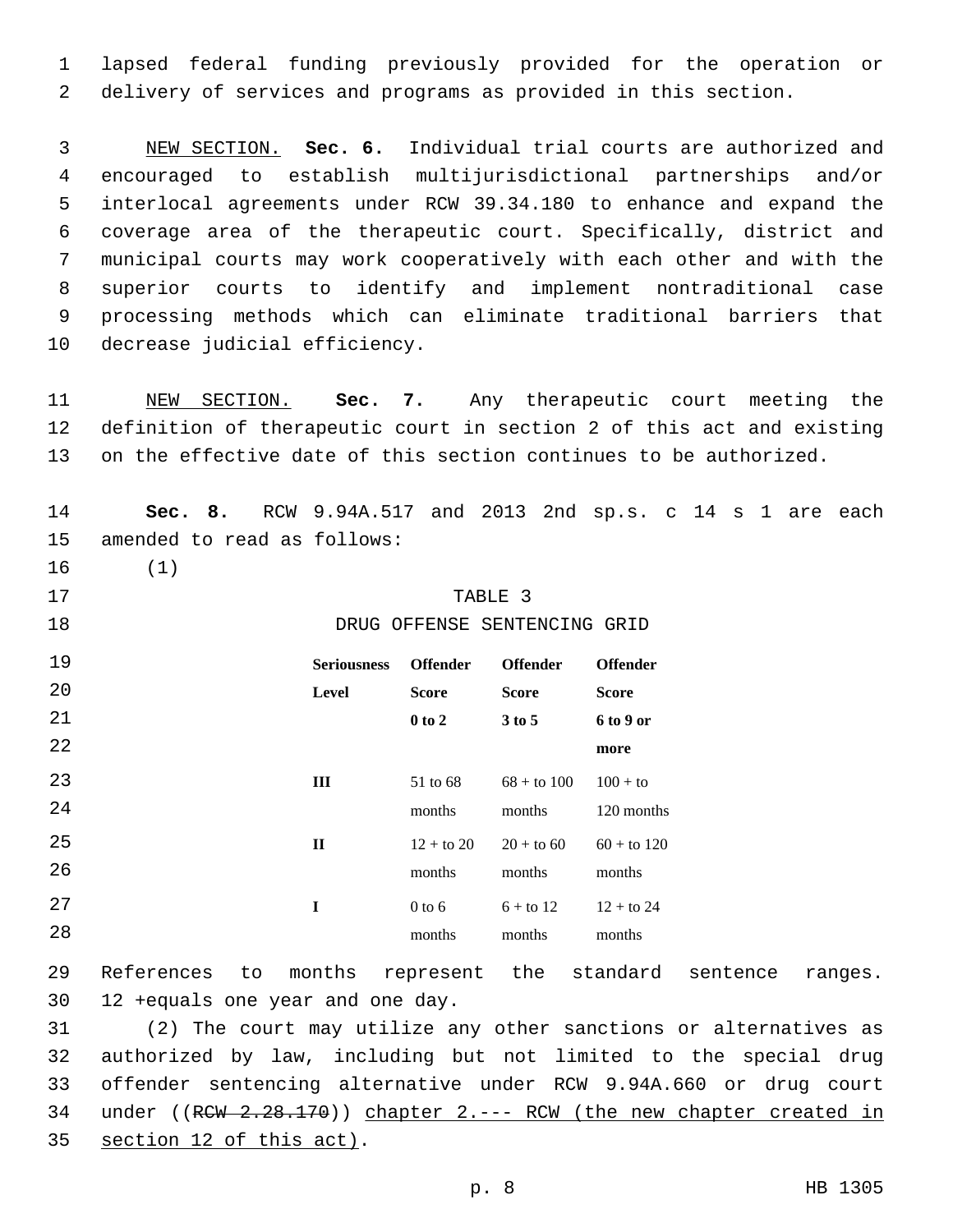1 (3) Nothing in this section creates an entitlement for a criminal 2 defendant to any specific sanction, alternative, sentence option, or 3 substance abuse treatment.

4 **Sec. 9.** RCW 9.94A.517 and 2002 c 290 s 8 are each amended to 5 read as follows: 6 (1) TABLE 3 8 DRUG OFFENSE SENTENCING GRID 9 10 11 12 **Seriousness Level Offender Score 0 to 2 Offender Score 3 to 5 Offender Score 6 to 9 or more** 13 14 **III** 51 to 68 months  $68 +$  to  $100$ months  $100 +$  to 120 months 15 16 **II**  $12 +$  to 20  $20 +$  to 60 months months  $60 +$  to 120 months 17 18 **I** 0 to 6 months  $6 +$  to 18 months  $12 +$  to 24 months

19 References to months represent the standard sentence ranges. 12 + 20 equals one year and one day.

21 (2) The court may utilize any other sanctions or alternatives as 22 authorized by law, including but not limited to the special drug 23 offender sentencing alternative under RCW 9.94A.660 or drug court 24 under ((RCW 2.28.170)) chapter 2.--- RCW (the new chapter created in 25 section 12 of this act).

26 (3) Nothing in this section creates an entitlement for a criminal 27 defendant to any specific sanction, alternative, sentence option, or 28 substance abuse treatment.

29 **Sec. 10.** RCW 70.96A.350 and 2013 2nd sp.s. c 4 s 990 are each 30 amended to read as follows:

 (1) The criminal justice treatment account is created in the state treasury. Moneys in the account may be expended solely for: (a) Substance abuse treatment and treatment support services for offenders with an addiction or a substance abuse problem that, if not treated, would result in addiction, against whom charges are filed by a prosecuting attorney in Washington state; (b) the provision of drug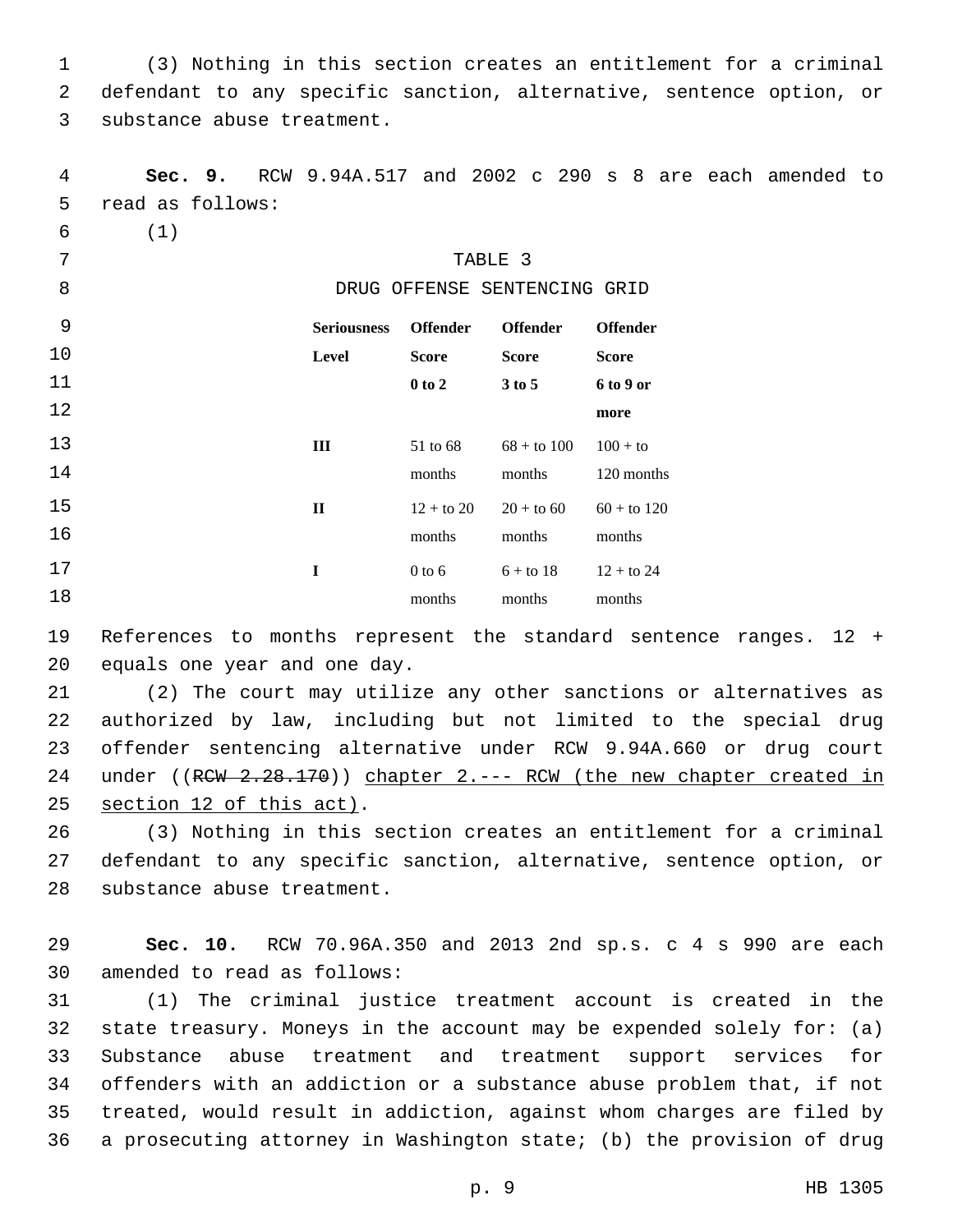and alcohol treatment services and treatment support services for nonviolent offenders within a drug court program; (c) the administrative and overhead costs associated with the operation of a drug court; and (d) during the 2011-2013 biennium, the legislature may appropriate up to three million dollars from the account in order to offset reductions in the state general fund for treatment services provided by counties. This amount is not subject to the requirements of subsections (5) through (9) of this section. During the 2013-2015 fiscal biennium, the legislature may transfer from the criminal justice treatment account to the state general fund amounts as reflect the state savings associated with the implementation of the medicaid expansion of the federal affordable care act. Moneys in the 13 account may be spent only after appropriation.

14 (2) For purposes of this section:

 (a) "Treatment" means services that are critical to a participant's successful completion of his or her substance abuse treatment program, but does not include the following services: Housing other than that provided as part of an inpatient substance abuse treatment program, vocational training, and mental health counseling; and

 (b) "Treatment support" means transportation to or from inpatient or outpatient treatment services when no viable alternative exists, and child care services that are necessary to ensure a participant's 24 ability to attend outpatient treatment sessions.

 (3) Revenues to the criminal justice treatment account consist 26 of: (a) Funds transferred to the account pursuant to this section; and (b) any other revenues appropriated to or deposited in the 28 account.

 (4)(a) For the fiscal biennium beginning July 1, 2003, the state treasurer shall transfer eight million nine hundred fifty thousand dollars from the general fund into the criminal justice treatment account, divided into eight equal quarterly payments. For the fiscal year beginning July 1, 2005, and each subsequent fiscal year, the state treasurer shall transfer eight million two hundred fifty thousand dollars from the general fund to the criminal justice treatment account, divided into four equal quarterly payments. For the fiscal year beginning July 1, 2006, and each subsequent fiscal year, the amount transferred shall be increased on an annual basis by the implicit price deflator as published by the federal bureau of 40 labor statistics.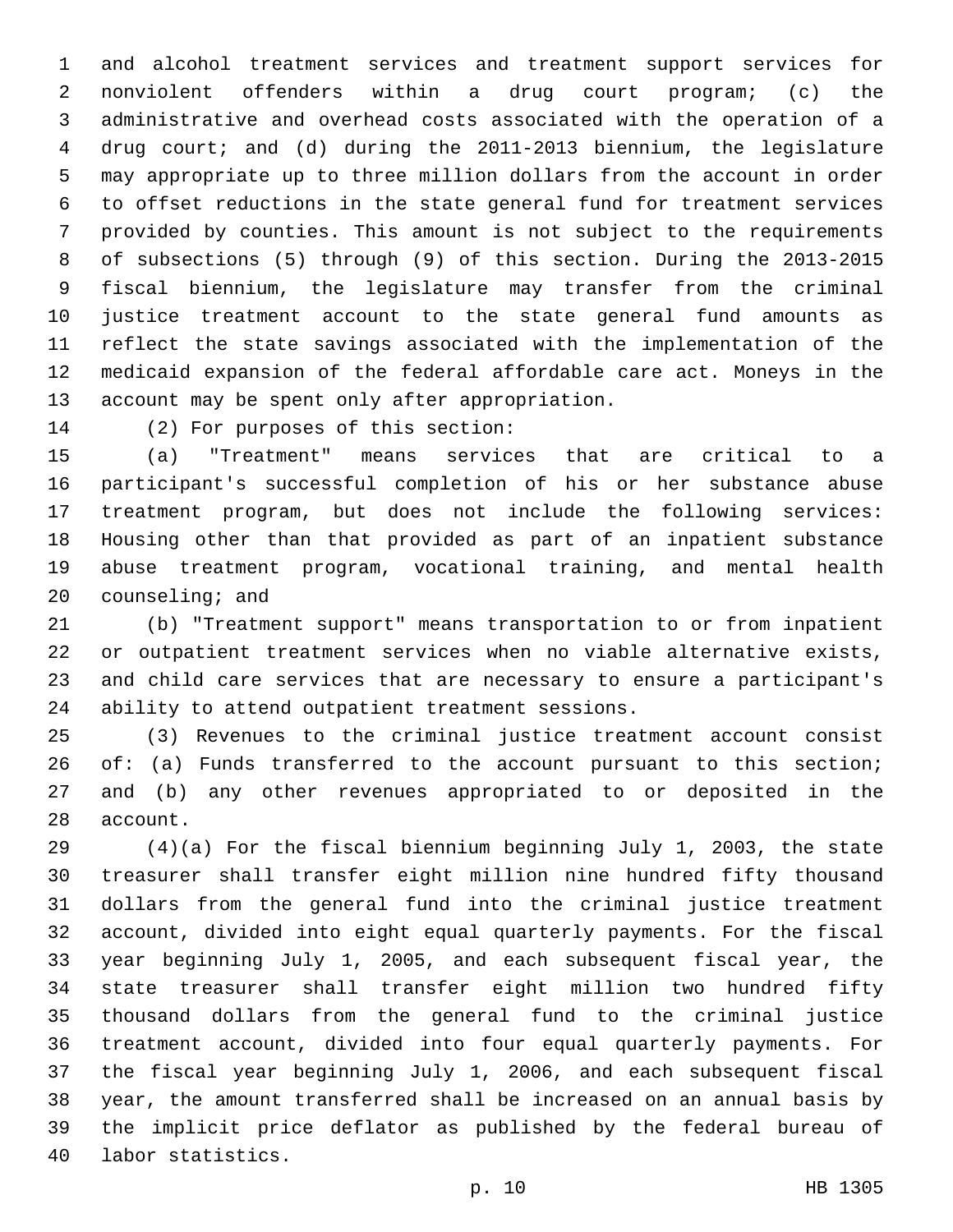(b) In each odd-numbered year, the legislature shall appropriate the amount transferred to the criminal justice treatment account in (a) of this subsection to the division of alcohol and substance abuse for the purposes of subsection (5) of this section.

 (5) Moneys appropriated to the division of alcohol and substance abuse from the criminal justice treatment account shall be distributed as specified in this subsection. The department shall serve as the fiscal agent for purposes of distribution. Until July 1, 2004, the department may not use moneys appropriated from the criminal justice treatment account for administrative expenses and shall distribute all amounts appropriated under subsection (4)(b) of this section in accordance with this subsection. Beginning in July 1, 2004, the department may retain up to three percent of the amount appropriated under subsection (4)(b) of this section for its 15 administrative costs.

 (a) Seventy percent of amounts appropriated to the division from the account shall be distributed to counties pursuant to the distribution formula adopted under this section. The division of alcohol and substance abuse, in consultation with the department of corrections, the Washington state association of counties, the Washington state association of drug court professionals, the superior court judges' association, the Washington association of prosecuting attorneys, representatives of the criminal defense bar, representatives of substance abuse treatment providers, and any other person deemed by the division to be necessary, shall establish a fair and reasonable methodology for distribution to counties of moneys in the criminal justice treatment account. County or regional plans submitted for the expenditure of formula funds must be approved by 29 the panel established in (b) of this subsection.

 (b) Thirty percent of the amounts appropriated to the division from the account shall be distributed as grants for purposes of treating offenders against whom charges are filed by a county prosecuting attorney. The division shall appoint a panel of representatives from the Washington association of prosecuting attorneys, the Washington association of sheriffs and police chiefs, the superior court judges' association, the Washington state association of counties, the Washington defender's association or the Washington association of criminal defense lawyers, the department of corrections, the Washington state association of drug court professionals, substance abuse treatment providers, and the division.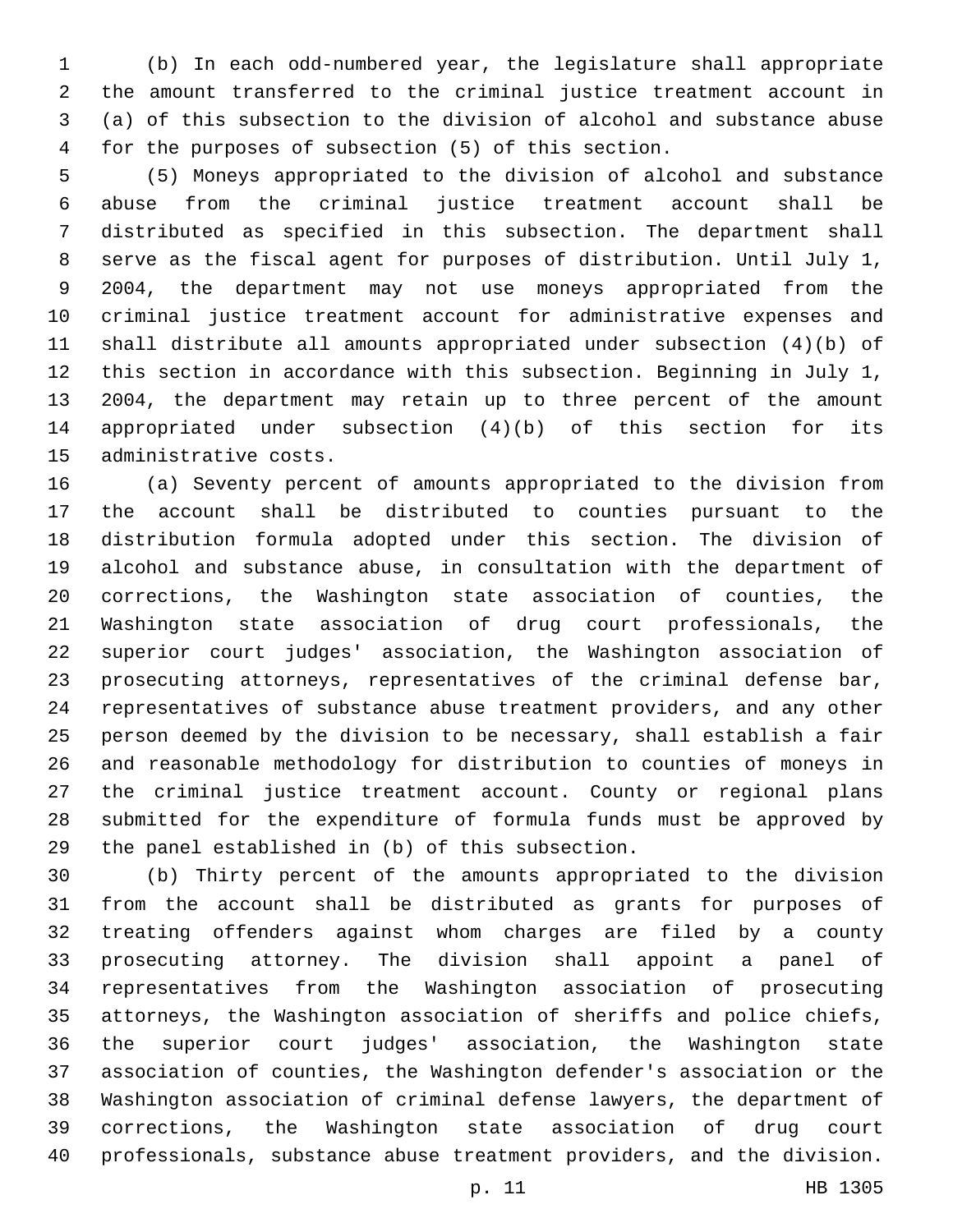The panel shall review county or regional plans for funding under (a) of this subsection and grants approved under this subsection. The panel shall attempt to ensure that treatment as funded by the grants is available to offenders statewide.4

 (6) The county alcohol and drug coordinator, county prosecutor, county sheriff, county superior court, a substance abuse treatment provider appointed by the county legislative authority, a member of the criminal defense bar appointed by the county legislative authority, and, in counties with a drug court, a representative of the drug court shall jointly submit a plan, approved by the county legislative authority or authorities, to the panel established in subsection (5)(b) of this section, for disposition of all the funds provided from the criminal justice treatment account within that county. The funds shall be used solely to provide approved alcohol and substance abuse treatment pursuant to RCW 70.96A.090, treatment support services, and for the administrative and overhead costs 17 associated with the operation of a drug court.

 (a) No more than ten percent of the total moneys received under subsections (4) and (5) of this section by a county or group of counties participating in a regional agreement shall be spent on the administrative and overhead costs associated with the operation of a 22 drug court.

 (b) No more than ten percent of the total moneys received under subsections (4) and (5) of this section by a county or group of counties participating in a regional agreement shall be spent for 26 treatment support services.

 (7) Counties are encouraged to consider regional agreements and submit regional plans for the efficient delivery of treatment under 29 this section.

 (8) Moneys allocated under this section shall be used to supplement, not supplant, other federal, state, and local funds used 32 for substance abuse treatment.

 (9) Counties must meet the criteria established in ((RCW 34  $2.28.170(3)(b)$ ) section 3(3) of this act.

 (10) The authority under this section to use funds from the criminal justice treatment account for the administrative and overhead costs associated with the operation of a drug court expires 38 June 30, 2015.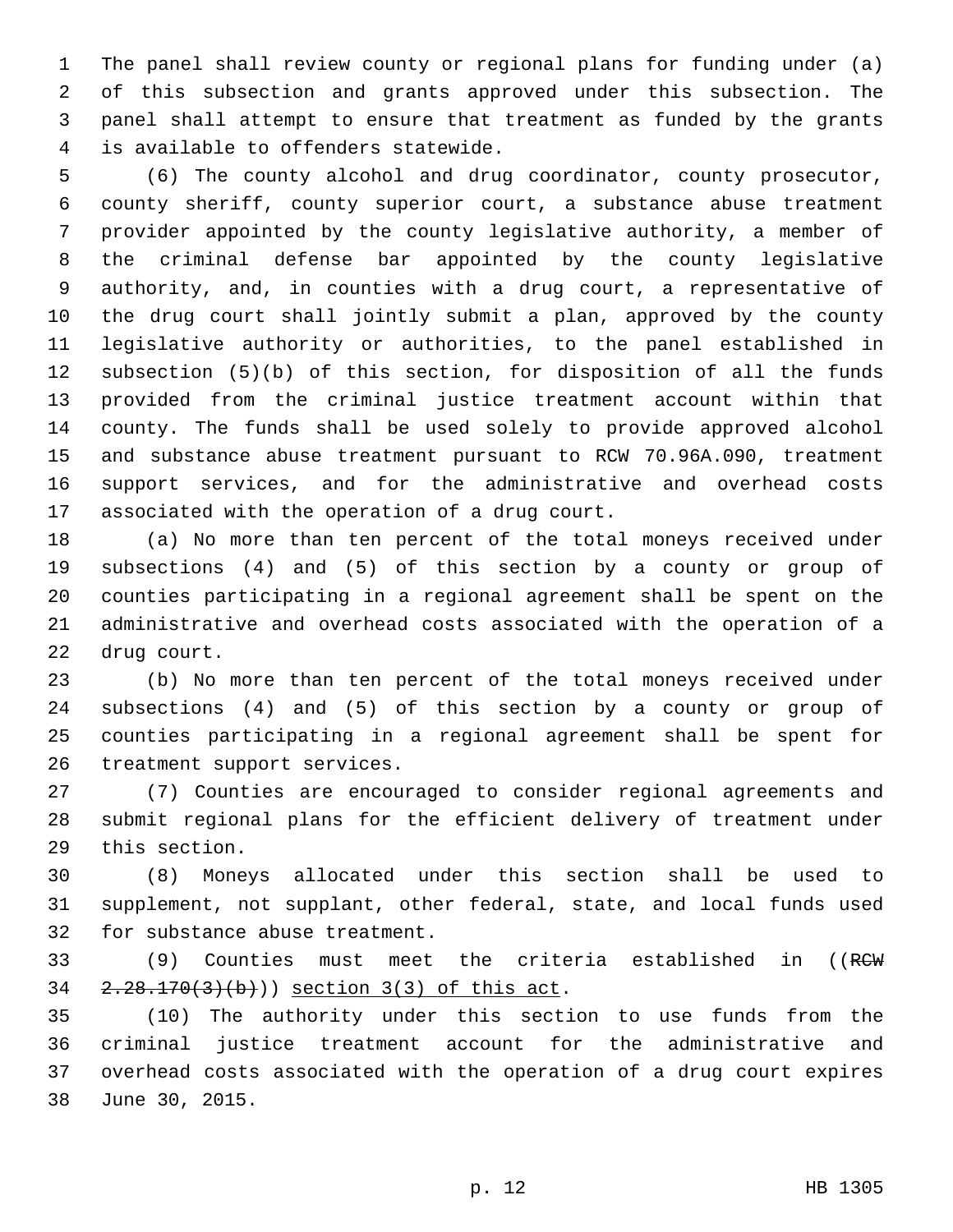NEW SECTION. **Sec. 11.** The following acts or parts of acts are 2 each repealed: (1) RCW 2.28.170 (Drug courts) and 2013 2nd sp.s. c 4 s 952, 2013 2nd sp.s. c 4 s 951, 2013 c 257 s 5, 2009 c 445 s 2, 2006 c 339 s 106, 2005 c 504 s 504, 2002 c 290 s 13, & 1999 c 197 s 9; (2) RCW 2.28.175 (DUI courts) and 2013 2nd sp.s. c 35 s 2, 2013 c 257 s 6, 2012 c 183 s 1, & 2011 c 293 s 10;7 (3) RCW 2.28.180 (Mental health courts) and 2013 c 257 s 7, 2011 c 236 s 1, & 2005 c 504 s 501;9 (4) RCW 2.28.190 (DUI court, drug court, and mental health court may be combined) and 2013 c 257 s 8, 2011 c 293 s 11, & 2005 c 504 s 502;12 (5) RCW 13.40.700 (Juvenile gang courts—Minimum requirements— Admission—Individualized plan—Completion) and 2012 c 146 s 2; (6) RCW 13.40.710 (Juvenile gang courts—Data—Reports) and 2012 c 16 146 s 3; (7) RCW 26.12.250 (Therapeutic courts) and 2005 c 504 s 503; (8) RCW 2.28.165 (Specialty and therapeutic courts—Establishment — Principles of best practices—Limitations) and 2013 c 257 s 2; and (9) RCW 2.28.166 (Definition of "specialty court" and 21 "therapeutic court") and 2013 c 257 s 4.

 NEW SECTION. **Sec. 12.** Sections 1 through 4, 6, and 7 of this act constitute a new chapter in Title 2 RCW.

 NEW SECTION. **Sec. 13.** If any provision of this act or its application to any person or circumstance is held invalid, the remainder of the act or the application of the provision to other persons or circumstances is not affected.

 NEW SECTION. **Sec. 14.** If any part of this act is found to be in conflict with federal requirements that are a prescribed condition to the allocation of federal funds to the state, the conflicting part of this act is inoperative solely to the extent of the conflict and with respect to the agencies directly affected, and this finding does not affect the operation of the remainder of this act in its application to the agencies concerned. Rules adopted under this act must meet federal requirements that are a necessary condition to the receipt of federal funds by the state.